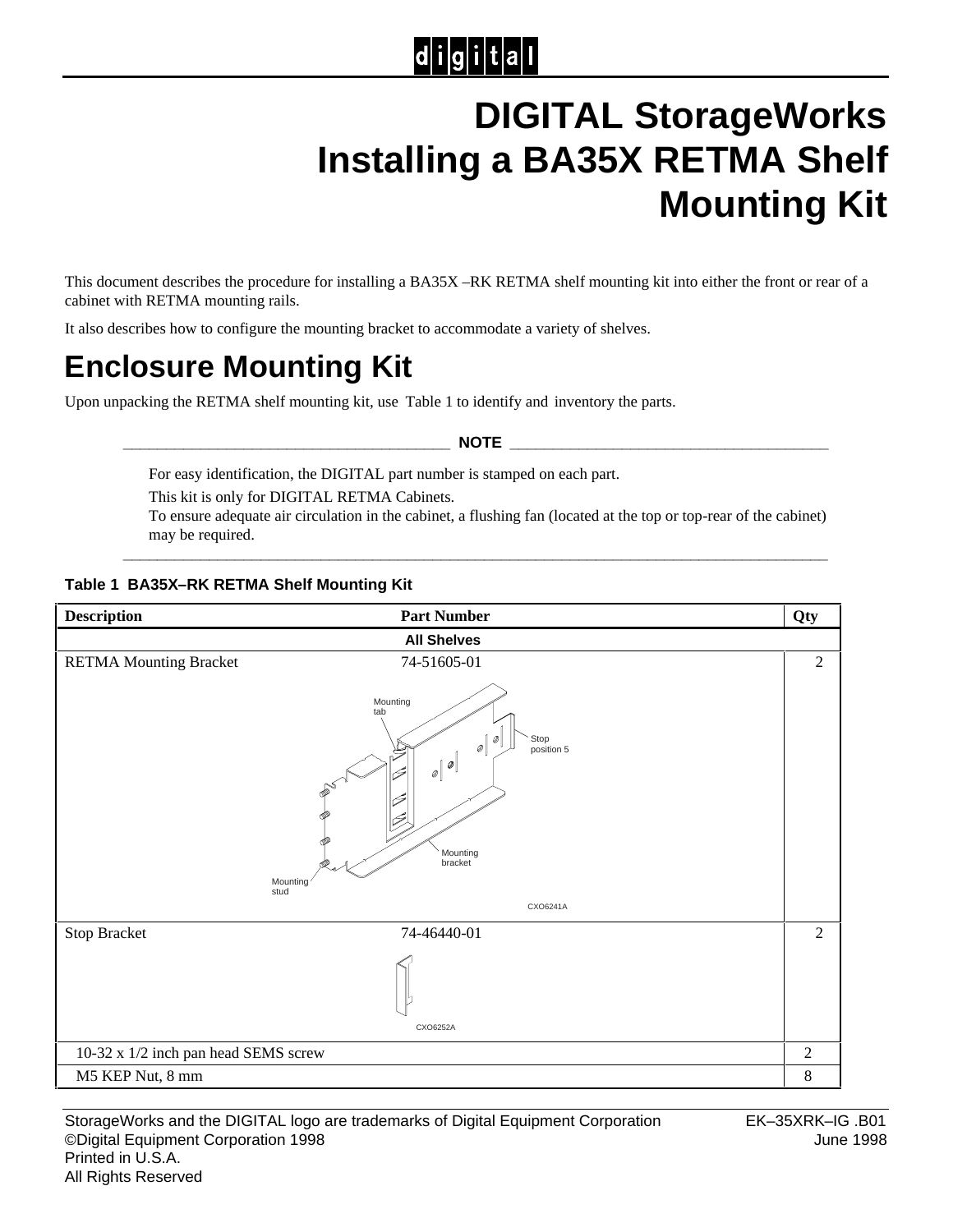

#### **Table 1 BA35X–RK RETMA Shelf Mounting Kit (Continued)**

| <b>Description</b>                 | <b>Part Number</b> | Qty            |  |  |
|------------------------------------|--------------------|----------------|--|--|
|                                    | <b>SBB Shelves</b> |                |  |  |
| Front Locking Bracket              | 74-46441-01        | $\overline{2}$ |  |  |
|                                    |                    |                |  |  |
|                                    |                    |                |  |  |
|                                    |                    |                |  |  |
|                                    | CXO6270A           |                |  |  |
| Rear Locking Bracket               | 74-46439-01        | $\overline{2}$ |  |  |
|                                    |                    |                |  |  |
|                                    |                    |                |  |  |
|                                    | CXO6246A           |                |  |  |
| <b>Controller Shelves</b>          |                    |                |  |  |
| Front Locking Bracket              | 74-46441-02        | $\overline{2}$ |  |  |
|                                    |                    |                |  |  |
|                                    |                    |                |  |  |
|                                    | CXO6269A           |                |  |  |
| Rear Locking Bracket               | 74-46439-02        | $\overline{2}$ |  |  |
|                                    |                    |                |  |  |
|                                    |                    |                |  |  |
|                                    |                    |                |  |  |
|                                    | CXO6244A           |                |  |  |
|                                    | <b>DO NOT USE</b>  |                |  |  |
| Front Locking Bracket (DO NOT USE) | 74-46441-03        | $\overline{2}$ |  |  |
|                                    | $\mathbb{Z}^d$     |                |  |  |
|                                    | O                  |                |  |  |
|                                    | CXO6247A           |                |  |  |
|                                    |                    |                |  |  |

## **Configuration Options**

Mounting bracket can be configured to receive shelves of varying depths. Table 2 provides specific shelf configuration for either the front or rear of the cabinet. Figure 1 illustrates the mounting bracket slots used to insert the stop bracket. Note that stop position 5 is a fixed position (part of the mounting bracket), therefore it doesn't require a stop bracket.

After identifying the type of shelf your installing, determine if it will be installed in the front or rear of the cabinet. Refer to Table 2 and note the type of locking bracket and the stop bracket stop position. This information is required to complete the installation procedure.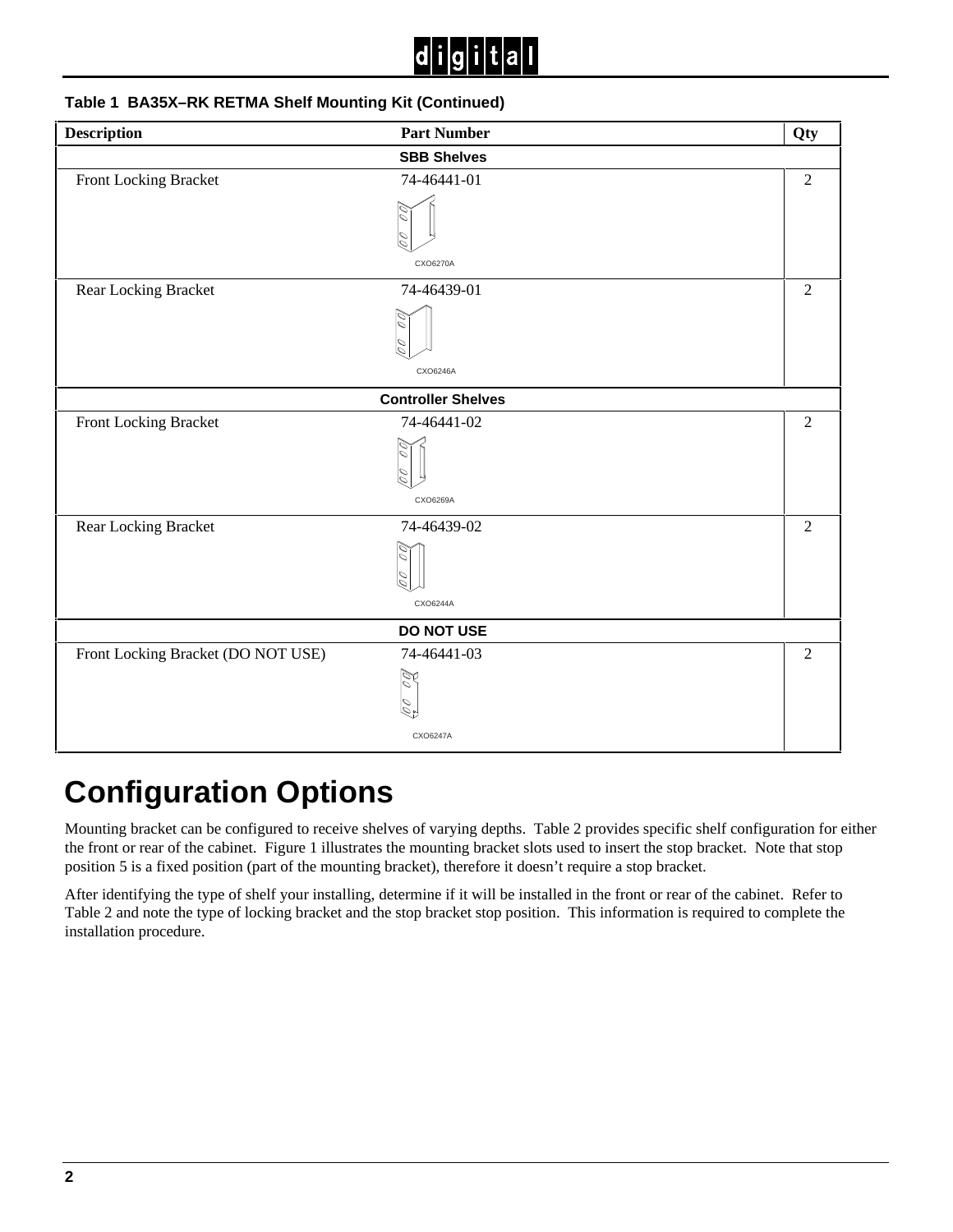#### **Figure 1 Identifying the RETMA Shelf Mounting Bracket Stop Position**



CXO6242A

#### **Table 2 Shelf Bracket Configuration**

|                                        | Front                              |                                          | Rear                               |                                          |
|----------------------------------------|------------------------------------|------------------------------------------|------------------------------------|------------------------------------------|
| Type of Shelf                          | Stop<br><b>Bracket</b><br>Position | Locking<br><b>Bracket Part</b><br>Number | Stop<br><b>Bracket</b><br>Position | Locking<br><b>Bracket Part</b><br>Number |
| <b>BA350-M Series Controller Shelf</b> | 5                                  | 74-46441-02                              | $\mathcal{P}$                      | 74-46439-02                              |
| <b>BA350-S Series SBB Shelf</b>        | 4                                  | 74-46441-01                              |                                    | 74-46439-01                              |
| DS-BA356 M Series Controller Shelf     | 5                                  | 74-46441-02                              | 4                                  | 74-46439-02                              |
| DS-BA356 S Series SBB Shelf            | 4                                  | 74-46441-01                              |                                    | 74-46439-01                              |

## **RETMA Shelf Installation**

Complete the procedures in this section to install a shelf into a DIGITAL RETMA cabinet.

### **Preliminary Data**

The height of this shelf is approximately 150 mm (5.9 inches).

Shelves can be mounted in either the front or rear of the cabinet.

Depending upon cabinet configuration, a flushing fan may be required to ensure adequate cooling.

DIGITAL recommends that this shelf be mounted horizontally in the cabinets.

### **Shutdown the Subsystem**

Remove all power from the cabinet.

**WARNING** 

**The possibility of injury exists due to the high voltages present within the cabinet when power is applied. Therefore, all components must be turned off. DIGITAL recommends that you disconnect the ac power cord from the wall receptacle.**

**\_\_\_\_\_\_\_\_\_\_\_\_\_\_\_\_\_\_\_\_\_\_\_\_\_\_\_\_\_\_\_\_\_\_\_\_\_\_\_\_\_\_\_\_\_\_\_\_\_\_\_\_\_\_\_\_\_\_\_\_\_\_\_\_\_\_\_\_\_\_\_\_\_\_\_\_\_\_\_\_\_\_\_\_\_\_\_\_**